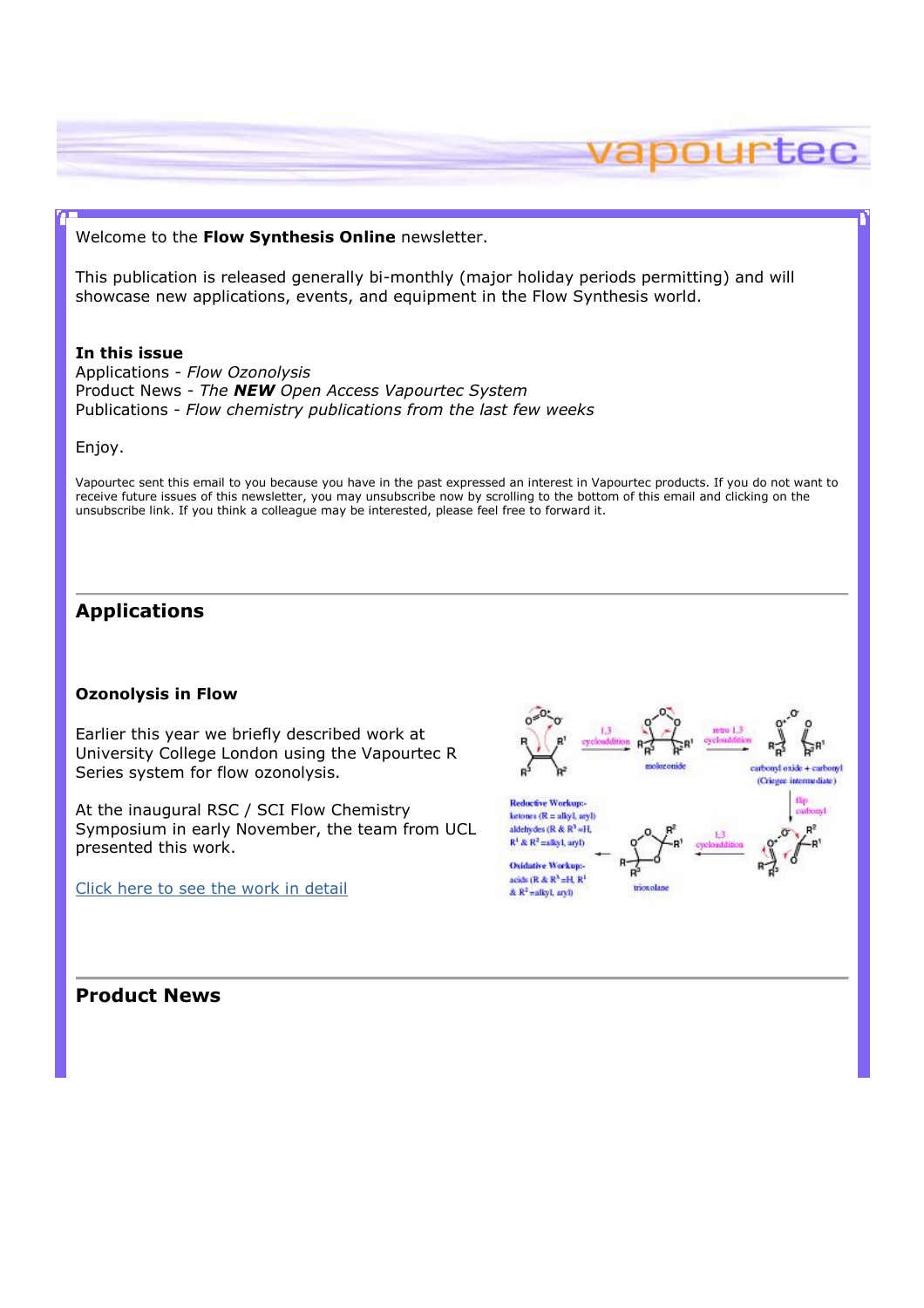

### New Vapourtec Brochure available

The new Vapourtec brochure shows an up to date list of all the pumping and reactor options available for the highly flexible R Series system.

The 6 page PDF version of the brochure is approximately 1.7MB and can be downloaded using the link below.

Alternatively, reply to this email with full address details to request a printed copy.

Click here to go straight to the brochure

## Vapourtec Launch Open Access R Series

Since 2008 the Vapourtec FlowCommander software has offered flexibility, power and control to users of the R Series flow chemistry system.

But increasingly, there is a need for open access to flow chemistry instruments, and it is virtually impossible for one interface to satisfy the needs of both experienced power users and occasional walk up users.

Summan - Frank

Vapourtec are therefore pleased to announce a new touch screen user interface designed especially for those walk up users.

### Click here for more details



# Still reading someone else's copy of the newsletter

If you like reading the newsletter but tend to get it forwarded by a colleague, why not signup for your own copy ?

It will only take a minute, and your email address won't be used for anything else, ever. Each newsletter contains an "unsubscribe" link in case you should change your mind.

Click here to signup for your own copy

# Is it your first time ?

If this is the first issue of the newsletter that you've received, you might like to take a look at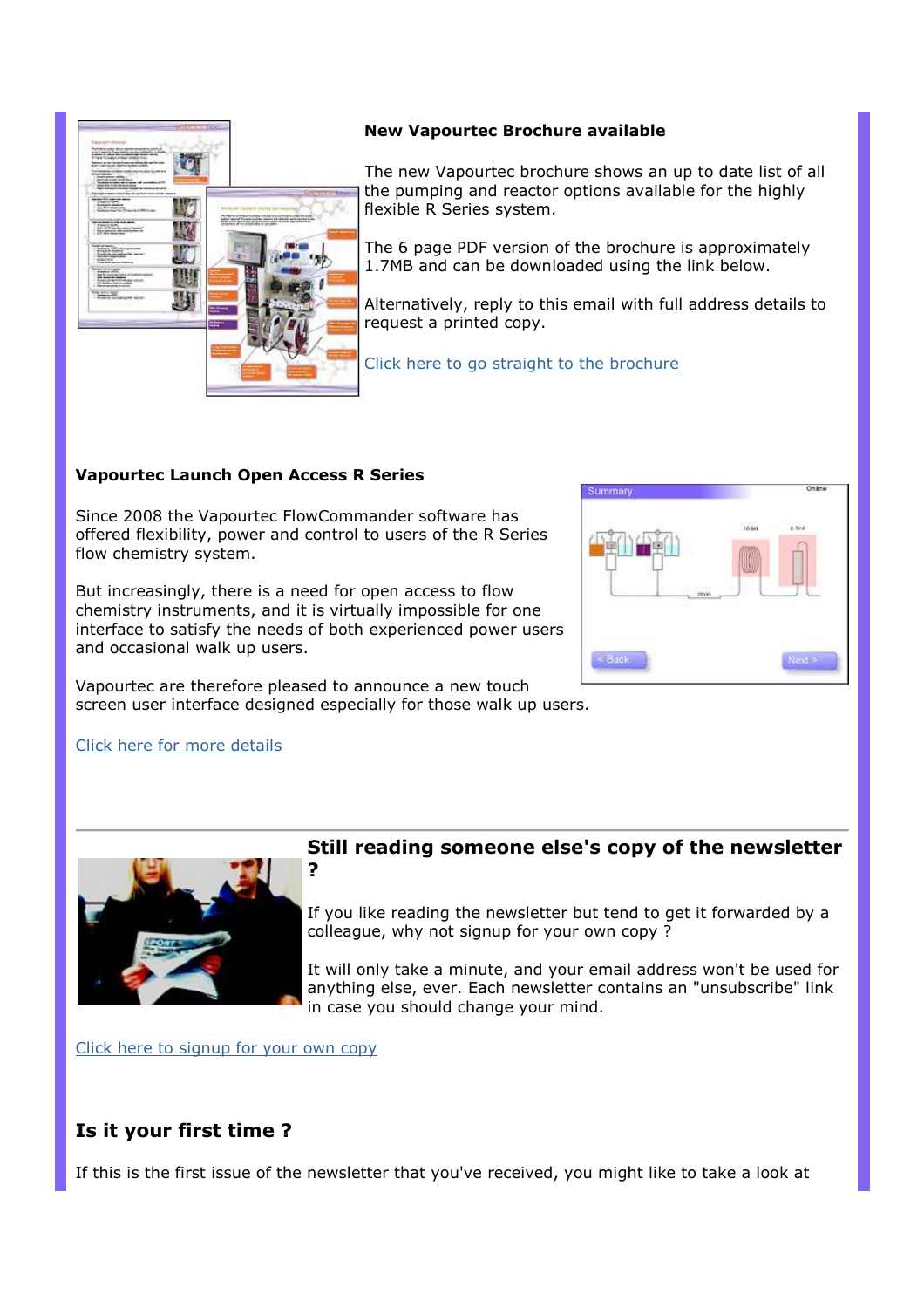what you've missed in some previous issues.

click here to see newsletter archive

# Publications



Prebys Center for Chemical Genomics, Sanford-Burnham Medical Research Institute, La Jolla, USA

The first one-step, continuous flow synthesis of pyrrole-3-carboxylic acids directly from tert-butyl acetoacetates, amines, and 2-bromoketones is reported. The HBr generated as a byproduct in the Hantzsch reaction was utilized in the flow method to hydrolyze the t-butyl esters in situ to provide the corresponding acids in a single microreactor. The protocol was used in the multistep synthesis of pyrrole-3-carboxamides, including two CB1 inverse agonists, directly from commercially available starting materials in a single continuous process.

Click here to go straight to the publication

#### Synthesis of 3-Aryl/benzyl-4,5,6,6a-tetrahydro-3aH-pyrrolo[3,4-d]isoxazole Derivatives: A Comparison between Conventional, Microwave-Assisted and Flow-Based **Methodologies**



<sup>1</sup> Dipartimento di Scienze Farmaceutiche, Universit degli Studi di Salerno, Italy <sup>2</sup> Dipartimento di Scienze Farmaceutiche "Pietro Pratesi", Universit degli Studi di Milano, Italy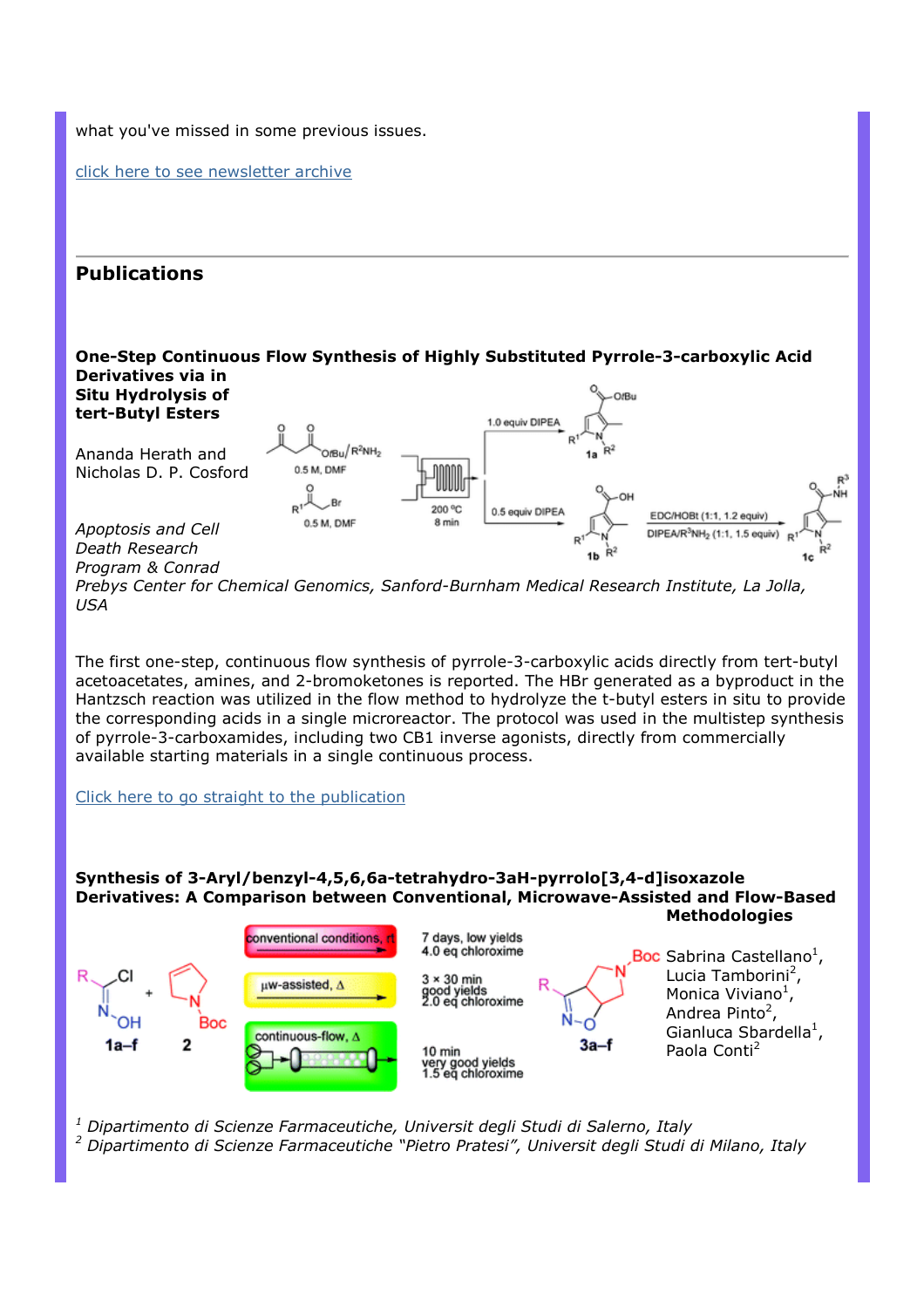Two modern synthetic technologies to perform 1,3-dipolar cycloaddition reactions were compared. This study puts in evidence the power of microwave-assisted and flow-based methodologies compared to the conventional one in terms of reaction time and yield, and demonstrates the potential of flow chemistry in terms of time, automation, and scaling up opportunities.

Click here to go straight to the publication

## Design and Packaging of Microreactors for High Pressure and High Temperature Applications

Samuel Marre<sup>12</sup>, Andrea Adamo<sup>1</sup>, Soubir Basak<sup>1</sup>, Cyril Aymonier<sup>2</sup>, and Klavs F. Jensen\*<sup>1</sup>

<sup>1</sup>Chemical Engineering Department, MIT Cambridge, USA <sup>2</sup>CNRS, Universit de Bordeaux, Pessac, France

The development of chemically compatible microsystems that can operate across expanded process conditions, such as high pressures (HP) and high temperatures (HT), is of great interest for many applications, including high pressure chemistry and hydrothermal and supercritical fluid processes. We present a methodology for the successful design and use of HP/HT microsystems. Key parameters for the fabrication of microreactors and modular fluidic packaging able to withstand severe pressure and temperature conditions (30 MPa, 400 °C) are described. Applications of these HP/HT plug and play microsystems are illustrated with examples, including multiphase flow visualization through the transition of liquid−liquid immiscible hexane−water segmented flow to homogeneous supercritical flow, on chip supercritical water oxidation, and synthesis of iron oxide nanoparticles.

Click here to go straight to the publication

### From Conventional to Microphotochemistry: Photodecarboxylation Reactions Involving Phthalimides

Oksana Shvydkiv<sup>1</sup>, Sonia Gallagher<sup>1</sup>, Kieran Nolan<sup>1</sup>, Michael Oelgemller\*<sup>2</sup>

 $1$ Dublin City University, School of Chemical Sciences, Ireland, <sup>2</sup>James Cook University, School of Pharmacy and Molecular Sciences, Townsville, Australia

#### A series of acetone-sensitized

photodecarboxylation reactions involving phthalimides have been investigated using conventional and microphotochemistry. Both, intra- and intermolecular transformations were compared. In all cases examined, the reactions performed in microreactors were superior in terms of conversions or isolated yields. These findings unambiguously prove the advantage of microphotochemistry over conventional photochemical techniques.

Click here to go straight to the publication

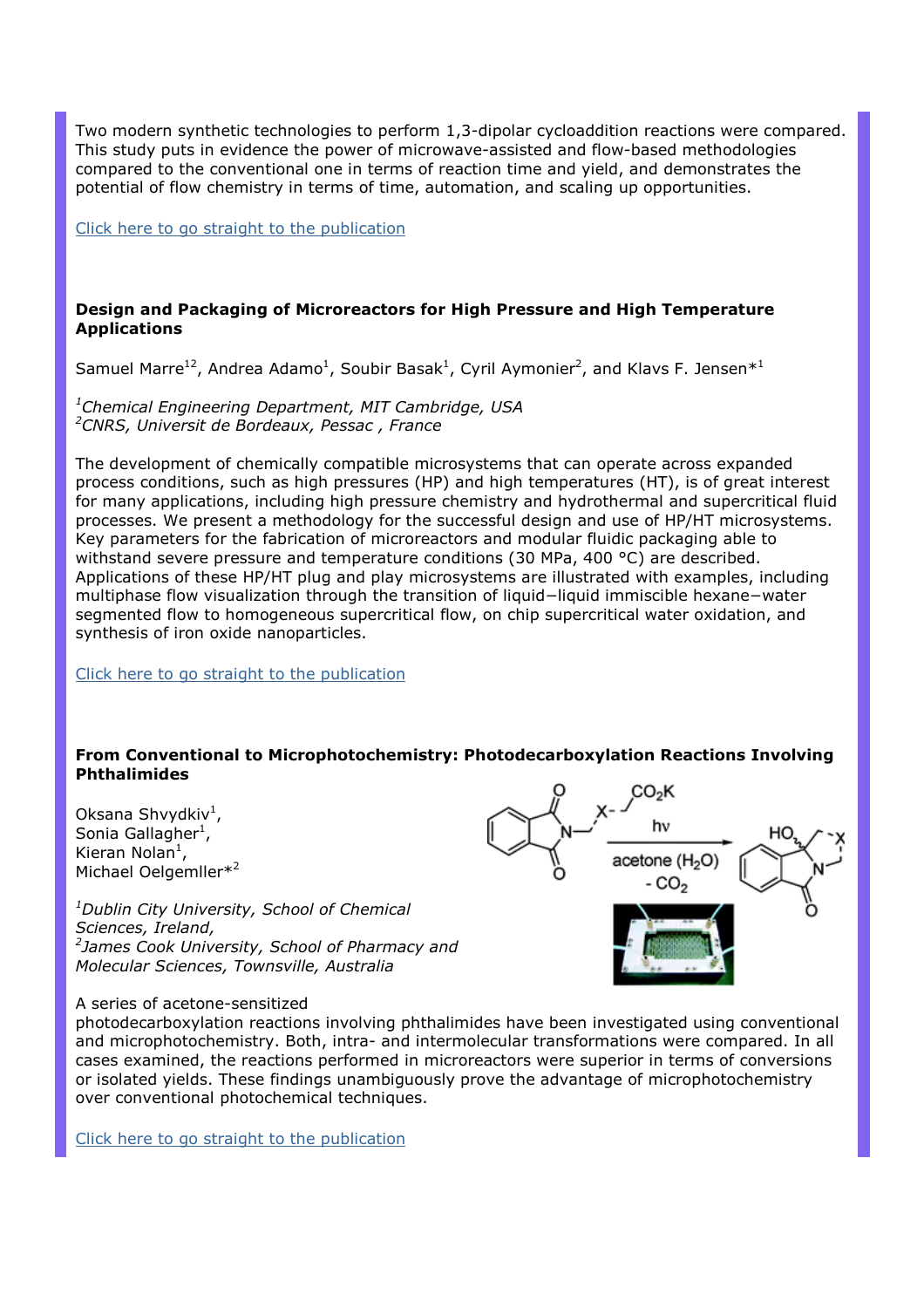



better selectivity greater speed

#### Click chemistry under non-classical reaction conditions (Review)

C. Oliver Kappe and Erik Van der Eycken

First described almost a decade ago, "click" reactions such as the Cu(I)-catalyzed azide–alkyne cycloaddition (CuAAC) are widely used today in

organic and medicinal chemistry, in the polymer and material science field, and in chemical biology. While most click reactions can be performed at room temperature there are instances where some form of process intensification is required. In this tutorial review, aimed at the synthetic chemistry community, examples of click chemistry carried out under non-classical reaction conditions, such as for example applying microwave heating or continuous flow processing will be highlighted.

Click here to go straight to the publication

### Oxidation of Sulfides with a Silica-Supported Peracid in Supercritical Carbon Dioxide under Flow Conditions: Tuning Chemoselectivity with Pressure

Rossella Mello, Andrea Olmos. Ana Alcalde-Aragonés, Alba Díaz-Rodríguez, María Elena González Núñez. Gregorio Asensio

### Dep. Quim. Org., Univ. Valencia, Spain

Supercritical carbon dioxide is a convenient medium for performing the selective oxidation of sulfides to either sulfoxides or sulfones with [2-percarboxyethyl]-functionalized silica under flow conditions. The chemoselectivity of the reaction, which results from the different diffusion rates of sulfide and sulfoxide over the reagent bed, can be controlled by adjusting the pressure and the hydration of the silica surface as both the solvating power of the mobile phase and the surface activity of the stationary phase determine the migration rates of sulfide and sulfoxide over the supported peroxide. The results elucidate the impact of surface phenomena on the course of chemical reactions carried out under flow conditions.

Click here to go straight to the publication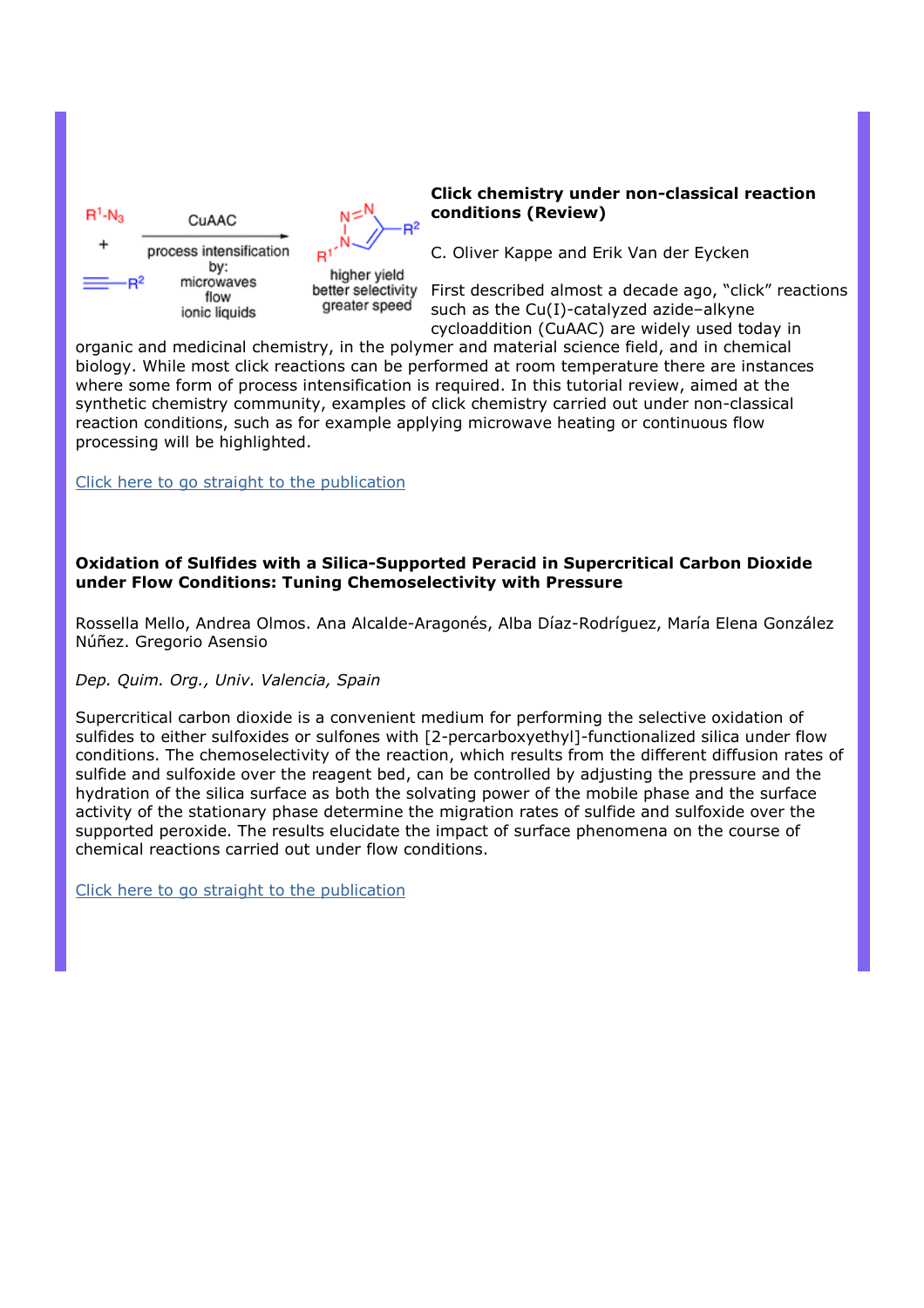## Development of safe and scalable continuous-flow methods for palladium-catalyzed aerobic oxidation reactions

Xuan Ye<sup>1</sup>, Martin D. Johnson<sup>2</sup>, Tianning Diao<sup>1</sup>, Matthew H. Yates<sup>2</sup> and Shannon S. Stahl $1$ 

 $^1$ University of Wisconsin, USA  $2$ Eli Lilly & Co



The synthetic scope and utility of Pdcatalyzed aerobic oxidation reactions has

advanced significantly over the past decade, and these reactions have the potential to address important green-chemistry challenges in the pharmaceutical industry. This potential has not been realized, however, because safety concerns and process constraints hinder large-scale applications of this chemistry. These limitations are addressed by the development of a continuous-flow tube reactor, which has been demonstrated on several scales in the aerobic oxidation of alcohols. Use of a dilute oxygen gas source (8% O2 in N2) ensures that the oxygen/organic mixture never enters the explosive regime, and efficient gas-liquid mixing in the reactor minimizes decomposition of the homogeneous catalyst into inactive Pd metal. These results provide the basis for large-scale implementation of palladium-catalyzed (and other) aerobic oxidation reactions for pharmaceutical synthesis.

Click here to go straight to the publication

#### Efficient Access to New Chemical Space Through Flow—Construction of Druglike Macrocycles Through Copper-Surface-Catalyzed Azide–Alkyne Cycloaddition Reactions

Keith James & Andrew Bogdan

The Scripps Institute, La Jolla, USA

A series of 12- to 22-membered macrocycles, with druglike functionality and properties, have been generated by using a simple and efficient copper-catalyzed azide–acetylene cycloaddition reaction, conducted in flow in high-temperature copper tubing, under environmentally friendly conditions. The triazole-containing macrocycles have been generated in up to 90 % yield in a 5 min reaction, without resorting to the high-dilution conditions typical of macrocyclization reactions. This approach represents a very efficient method for constructing this important class of molecules, in terms of yield, concentration, and environmental considerations.

Click here to go straight to the publication

The technical articles above are in PDF form and may be immediately downloaded or read online. No registration is required. Enjoy !

Any 3rd Party publications referred to may require a subscription to download.

#### About Vapourtec Ltd